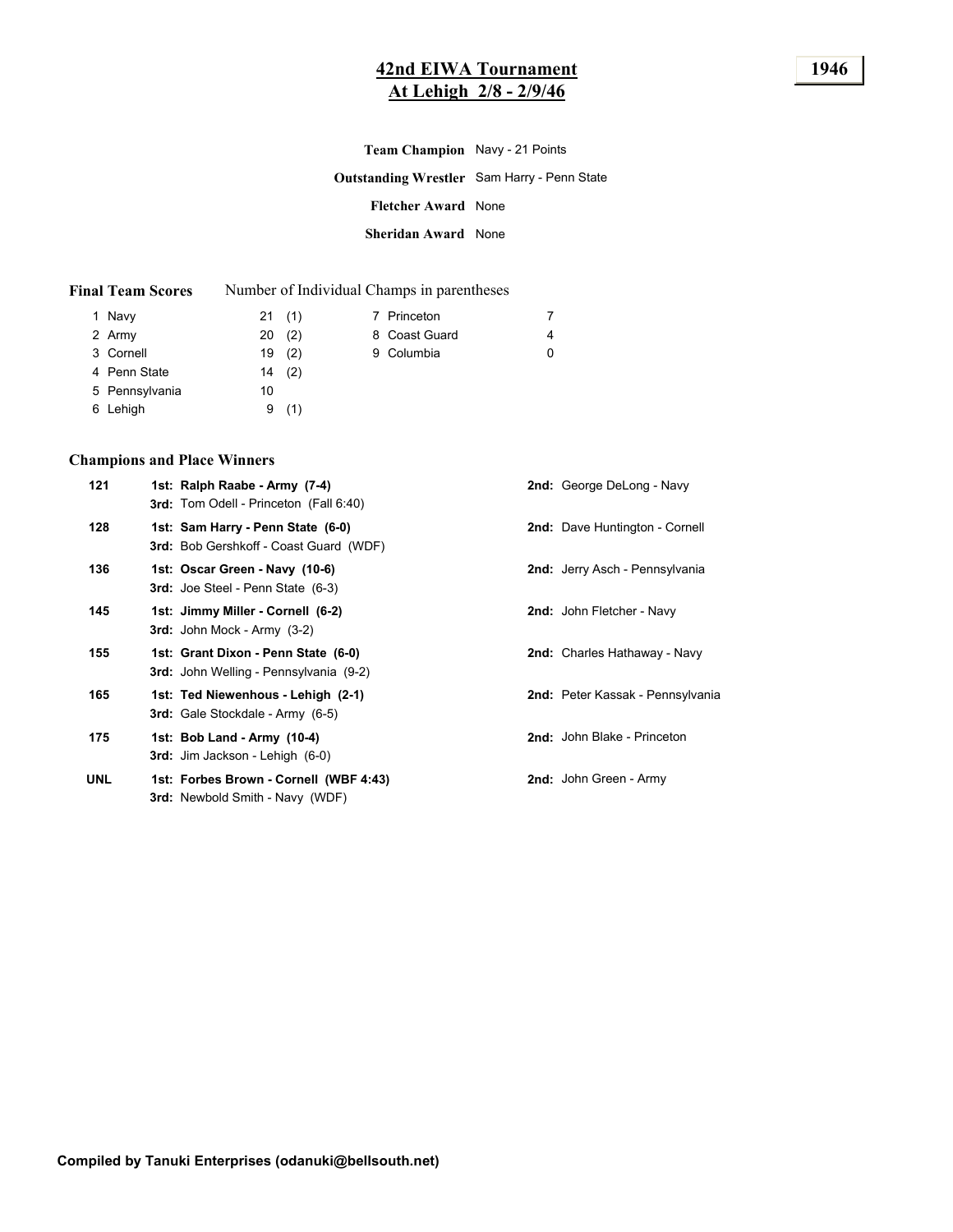## **2/8/1946 and 2/9/1946 at Lehigh 1946 EIWA Championship Page 1 of 4**

#### **121 Weight Class**

| George DeLong, Navy           |                      |                         |                                  |
|-------------------------------|----------------------|-------------------------|----------------------------------|
| Bye                           | George DeLong        |                         |                                  |
| Walt Loyer, Cornell           |                      | George DeLong Fall 5:30 |                                  |
| Bye                           | Walt Loyer           |                         |                                  |
| Sherwin Levy, Pennsylvania    |                      |                         | George DeLong 8-2                |
| Bye                           | Sherwin Levy         |                         |                                  |
| Charles Marple, Coast Guard   |                      | Sherwin Levy Fall 2:29  |                                  |
| Bye                           | Charles Marple       |                         |                                  |
| Tom Odell, Princeton          |                      |                         | Ralph Raabe 7-4                  |
| Bye                           | Tom Odell            |                         |                                  |
| Joe Pagnotti, Lehigh          |                      | Tom Odell Fall 6:13     |                                  |
| Bye                           | Joe Pagnotti         |                         |                                  |
| Ralph Raabe, Army             |                      |                         | Ralph Raabe Fall 8:51            |
| Bye                           | Ralph Raabe          |                         |                                  |
| Bye                           |                      | Ralph Raabe Fall 4:49   |                                  |
| Dick Gray, Penn State         | Dick Gray            |                         |                                  |
|                               |                      |                         | Third Place: Tom Odell Fall 6:40 |
|                               |                      |                         |                                  |
| 128 Weight Class              |                      |                         |                                  |
| Sam Harry, Penn State         |                      |                         |                                  |
| Bye                           | Sam Harry            |                         |                                  |
| Bob Gilkerson, Princeton      |                      | Sam Harry DFT           |                                  |
| Bob Gibson, Navy              | Bob Gilkerson 4-2    |                         |                                  |
| John Hetherston, Pennsylvania |                      |                         | Sam Harry Fall 2:29              |
| Bye                           | John Hetherston      |                         |                                  |
| Gee Hazelhurst, Lehigh        |                      | John Hetherston 8-7     |                                  |
| Bye                           | Gee Hazelhurst       |                         |                                  |
| Bob Gershkoff, Coast Guard    |                      |                         | Sam Harry 6-0                    |
| Bye                           | <b>Bob Gershkoff</b> |                         |                                  |
| Jack Connor, Army             |                      | Bob Gershkoff Fall 2:21 |                                  |
| Bye                           | Jack Connor          |                         |                                  |
| Dave Huntington, Cornell      |                      |                         | Dave Huntington Fall 8:14        |
| Bye                           | Dave Huntington      |                         |                                  |
| Bye                           |                      | Dave Huntington 7-2     |                                  |
| Bob MacRae, Columbia          | Bob MacRae           |                         |                                  |
|                               |                      |                         |                                  |

**Third Place: Bob Gershkoff FFT**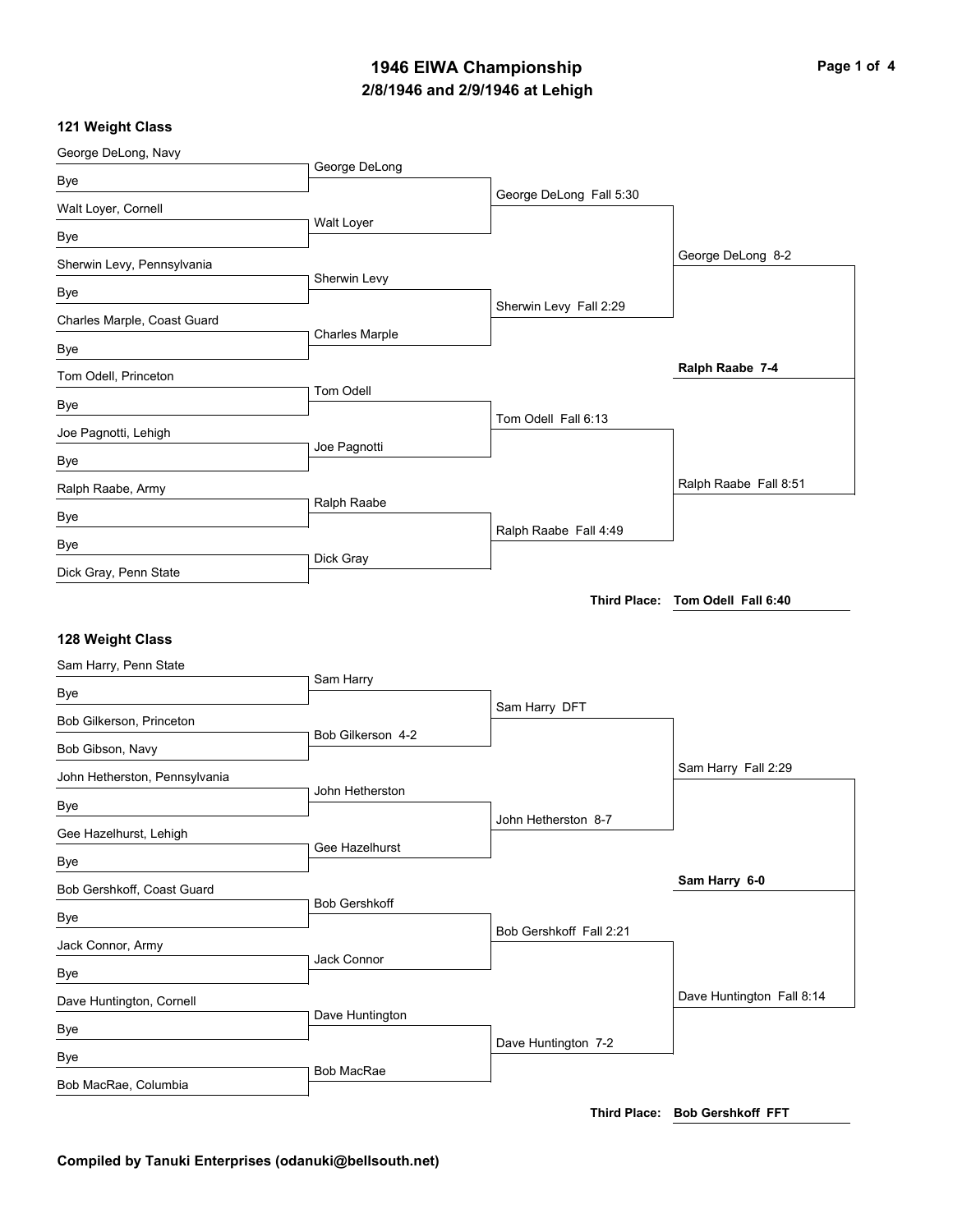# **2/8/1946 and 2/9/1946 at Lehigh 1946 EIWA Championship Page 2 of 4**

#### **136 Weight Class**

| Oscar Green, Navy           |                      |                         |                            |
|-----------------------------|----------------------|-------------------------|----------------------------|
| Bye                         | Oscar Green          |                         |                            |
| Robert Acosta, Princeton    |                      | Oscar Green Fall 2:44   |                            |
| Bye                         | Robert Acosta        |                         |                            |
| Joe Steel, Penn State       |                      |                         | Oscar Green Fall 5:24      |
| Bye                         | Joe Steel            |                         |                            |
| Ed Robertson, Army          |                      | Joe Steel 4-0           |                            |
| Bye                         | Ed Robertson         |                         |                            |
| George Rynick, Coast Guard  |                      |                         | Oscar Green 10-6           |
| Bye                         | George Rynick        |                         |                            |
| Bert Bartlett, Lehigh       |                      | George Rynick Fall 4:21 |                            |
| Bye                         | <b>Bert Bartlett</b> |                         |                            |
| Jerry Asch, Pennsylvania    |                      |                         | Jerry Asch 4-1             |
| Bye                         | Jerry Asch           |                         |                            |
| Bye                         |                      | Jerry Asch 10-3         |                            |
| Carl Ferris, Cornell        | Carl Ferris          |                         |                            |
|                             |                      |                         | Third Place: Joe Steel 6-3 |
|                             |                      |                         |                            |
| 145 Weight Class            |                      |                         |                            |
| Jimmy Miller, Cornell       | Jimmy Miller         |                         |                            |
| Bye                         |                      | Jimmy Miller 8-1        |                            |
| Norman Wynn, Penn State     |                      |                         |                            |
| Bye                         | Norman Wynn          |                         |                            |
| John Steffy, Coast Guard    |                      |                         | Jimmy Miller Fall 3:36     |
| Bye                         | John Steffy          |                         |                            |
| Jack Gallagher, Lehigh      |                      |                         |                            |
|                             |                      | John Steffy 10-5        |                            |
| Bye                         | Jack Gallagher       |                         |                            |
| John Mock, Army             |                      |                         | Jimmy Miller 6-2           |
| Bye                         | John Mock            |                         |                            |
| Harold Ayares, Pennsylvania |                      | John Mock 8-5           |                            |
| Bye                         | Harold Ayares        |                         |                            |
| John Fletcher, Navy         |                      |                         | John Fletcher Fall 6:30    |
| Bye                         | John Fletcher        |                         |                            |
| Bye                         |                      | John Fletcher 12-3      |                            |
| John Bright, Princeton      | John Bright          |                         |                            |

**Third Place: John Mock 3-2**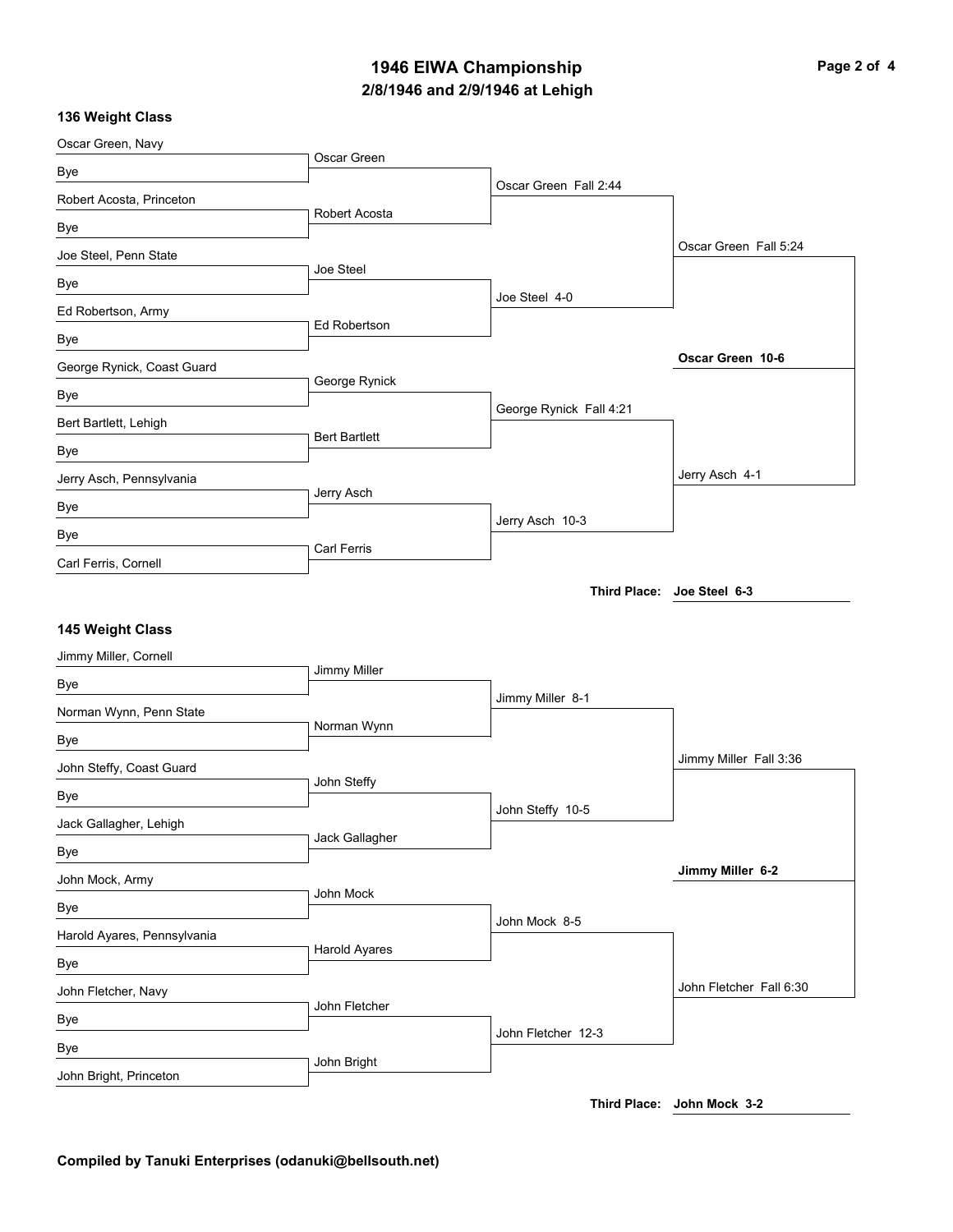### **2/8/1946 and 2/9/1946 at Lehigh 1946 EIWA Championship Page 3 of 4**

#### **155 Weight Class**

| John Welling, Pennsylvania    |                            |                        |                           |
|-------------------------------|----------------------------|------------------------|---------------------------|
| Bye                           | John Welling               |                        |                           |
| John Keenan, Columbia         |                            | John Welling 3-2       |                           |
| Bye                           | John Keenan                |                        |                           |
| Grant Dixon, Penn State       |                            |                        | Grant Dixon Fall 6:30     |
| Bye                           | <b>Grant Dixon</b>         |                        |                           |
| Charles Szvetecz, Lehigh      |                            | Grant Dixon 6-1        |                           |
| James Clune, Coast Guard      | Charles Szvetecz Fall 4:59 |                        |                           |
| Wilfred LaRock, Cornell       |                            |                        | Grant Dixon 6-0           |
| Bye                           | <b>Wilfred LaRock</b>      |                        |                           |
| Stan Thevenet, Army           |                            | Wilfred LaRock 8-4     |                           |
| Bye                           | Stan Thevenet              |                        |                           |
| Charles Hathaway, Navy        |                            |                        | Charles Hathaway 6-4      |
| Bye                           | Charles Hathaway           |                        |                           |
| Bye                           |                            | Charles Hathaway 8-3   |                           |
| Russ Randall, Princeton       | <b>Russ Randall</b>        |                        |                           |
|                               |                            |                        |                           |
| 165 Weight Class              |                            |                        |                           |
| Peter Kassak, Pennsylvania    | Peter Kassak               |                        |                           |
| Bye                           |                            | Peter Kassak Fall 5:43 |                           |
| Walter Fedriko, Cornell       | <b>Walter Fedriko</b>      |                        |                           |
| Bye                           |                            |                        | Peter Kassak 4-1          |
| Gale Stockdale, Army          | Gale Stockdale             |                        |                           |
| Bye                           |                            | Gale Stockdale 6-0     |                           |
| Matt Atkinson, Princeton      | Matt Atkinson              |                        |                           |
| Bye                           |                            |                        | <b>Ted Niewenhous 2-1</b> |
| Don Tardif, Navy              | Don Tardif                 |                        |                           |
| Bye                           |                            | Don Tardif 6-2         |                           |
| Al Clough, Coast Guard        | Al Clough                  |                        |                           |
| Bye<br>Ted Niewenhous, Lehigh |                            |                        | Ted Niewenhous Fall 12:26 |
|                               | <b>Ted Niewenhous</b>      |                        |                           |
| Bye<br>Bye                    | <b>Wallace Chambers</b>    | Ted Niewenhous 5-0     |                           |

**Third Place: Gale Stockdale 6-5**